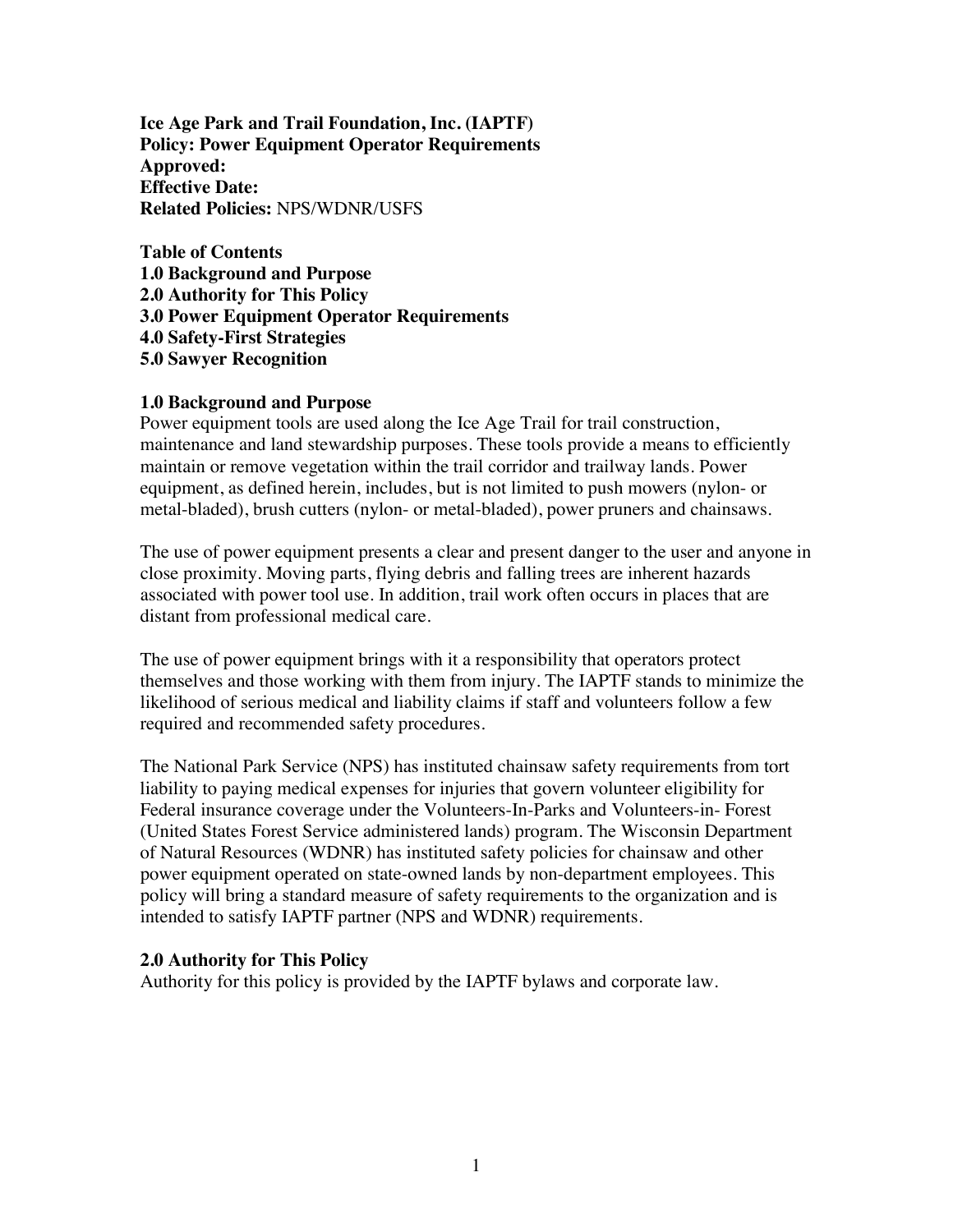# **3.0 Power Equipment Requirements**

- 3.1 IAPTF staff and volunteers who operate Power Equipment on the Ice Age Trail, or on trailway lands along the Ice Age Trail regardless of land ownership, must wear appropriate Personal Protective Equipment per the table below.
- 3.2 Any IAPTF staff member or volunteer who operates a chainsaw on the Ice Age Trail or on trailway lands along the Ice Age Trail, regardless of land ownership, must have taken approved chainsaw safety training within the last three years and should be able to provide proof of having done so.
- 3.3 Chainsaw Operators/Crews will have a portable fire extinguisher and a Logger First-Aid kit within a reasonable distance of the worksite.
- 3.4 Operators will maintain current First Aid and CPR certification and have in their possession and know how to use appropriate communication equipment, e.g., cell phones and two-way radios, in case of injury.

| <b>Minimum PPE</b><br>required    | <b>Brush cutter</b><br>(hand-held) | <b>Push mower</b><br>(whip or metal<br>blade) | Chainsaw†                                                                                | <b>Power</b><br>pruner†                                                                    |
|-----------------------------------|------------------------------------|-----------------------------------------------|------------------------------------------------------------------------------------------|--------------------------------------------------------------------------------------------|
| Hard hat                          | no                                 | no                                            | yes                                                                                      | yes                                                                                        |
| Ear protection                    | yes                                | yes                                           | yes                                                                                      | yes                                                                                        |
| Face/eye<br>protection            | yes                                | yes                                           | yes                                                                                      | yes                                                                                        |
| Gloves (leather)                  | yes                                | yes                                           | yes, or, cut-<br>resistant                                                               | yes                                                                                        |
| High-visibility<br>vest or jacket | no                                 | no                                            | yes                                                                                      | yes                                                                                        |
| Leg protection                    | leather, nylon<br>or canvas        | leather, nylon or<br>canvas                   | OSHA-approved<br>minimum 4-<br>layer cut-<br>resistant                                   | OSHA-<br>approved<br>minimum 4-<br>layer cut-<br>resistant                                 |
| Protective<br>footwear            | leather boots                      | leather boots                                 | cut-resistant<br>steel toe boots or<br>steel toe boots<br>with cut-<br>resistant overlay | cut-resistant<br>steel toe boots<br>or steel toe<br>boots with<br>cut-resistant<br>overlay |
| Training<br>required              | no                                 | no                                            | FISTA, or other<br>OSHA-<br>compliant                                                    | no                                                                                         |

† Must meet OSHA 29 CFR requirements. OSHA-approved Kevlar, Ballistic nylon and Engtex 4-6 layer materials are acceptable.